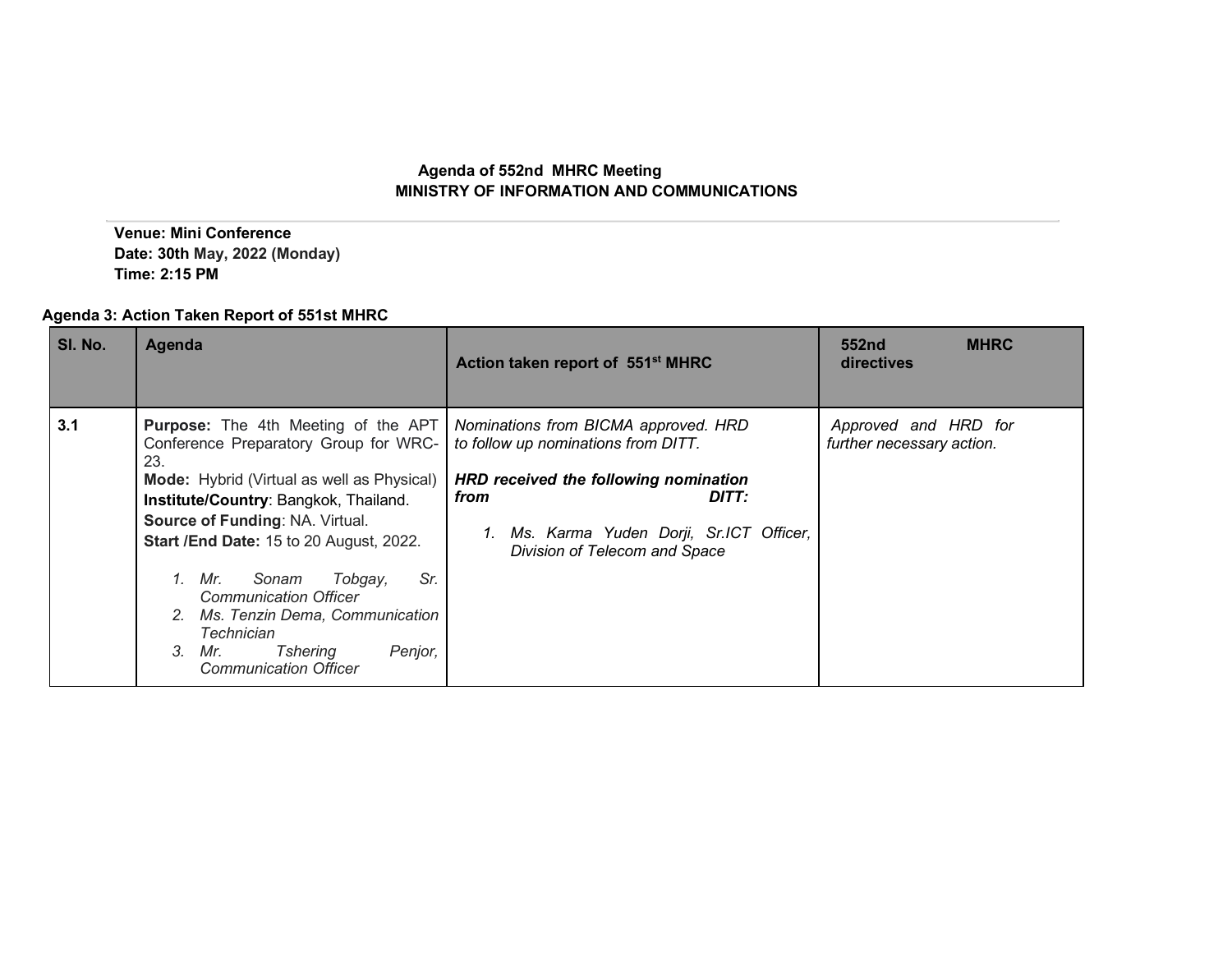| 3.2 | <b>Purpose:</b> Invitation (F) to the 22nd APT<br>Policy and Regulatory Forum (PRF-22),<br>Institute/Country: Bangkok, Thailand<br><b>Source of Funding: NA as it is virtual</b><br><b>Start /End Date: 19-21 July 2022</b> | approved nomination from PPD and<br>MHRC<br>directed HRD to follow up nominations from DITT.<br>HRD received the following nomination<br>from DITT: | Approved and HRD for<br>further necessary action. |
|-----|-----------------------------------------------------------------------------------------------------------------------------------------------------------------------------------------------------------------------------|-----------------------------------------------------------------------------------------------------------------------------------------------------|---------------------------------------------------|
|     | Mrs. Pema Chetsho, Sr. Research Officer,<br>PPD.                                                                                                                                                                            | 1. Mr. Karma Jamyang, Dy. Chief ICT<br>Officer, Division of Telecom and Space                                                                       |                                                   |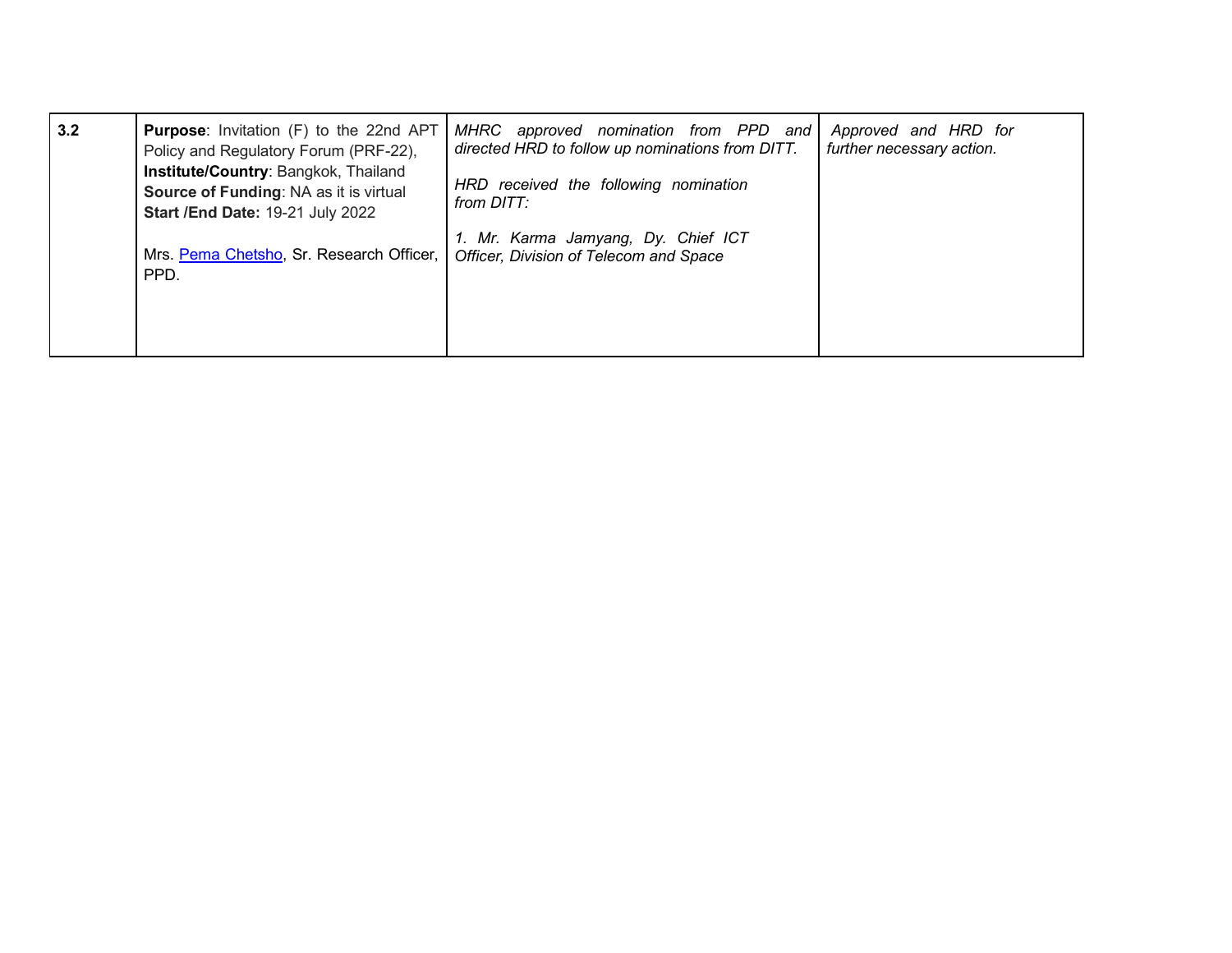| 3.3 | Certificate<br>Artificial<br><b>Purpose:</b><br>in<br>with<br>Machine<br>Learning<br>Intelligence,<br>Internet of Things.<br>Institute/Country: Malaysia<br>Source of Funding: NA as it is virtual<br>Start / End Date: 18-22 July, 2022.<br>Date of Nomination: June 17, 2022 | MHRC directed HRD to seek nomination<br>from Health Data Service Project, Head of<br>ICTD, MoIC and DITT.<br>HRD sent e-mail to HRD, MoH seeking<br>nomination form Health Data Service<br>Project on 24th May 2022. HRD did not<br>receive nomination from MoH.<br>HRD received following nomination from<br>DITT and ICTD:<br>1. Yeshi Dorji, Chief ICTO, ICTD, MoIC<br>2. Kinley Dema, Asst. ICT Officer, Application<br><b>Development Division</b><br>3. Praneesha Acharya, Asst. ICT Officer,<br><b>Application Management Division</b><br>4. Jambayang<br>Engineer,<br>Singye, | Nominations from DITT<br>and ICTD approved. Chief,<br>ICTD was directed to<br>discuss nomination with<br>the Health Data Service<br>project members. |
|-----|--------------------------------------------------------------------------------------------------------------------------------------------------------------------------------------------------------------------------------------------------------------------------------|---------------------------------------------------------------------------------------------------------------------------------------------------------------------------------------------------------------------------------------------------------------------------------------------------------------------------------------------------------------------------------------------------------------------------------------------------------------------------------------------------------------------------------------------------------------------------------------|------------------------------------------------------------------------------------------------------------------------------------------------------|
|     |                                                                                                                                                                                                                                                                                | Infrastructure<br>5. Durgi Maya, ICTO Infrastructure<br>6. Deepika Suberi, ICTO, Infrastructure<br>7. Jigme Wangdi, ICTO, Infrastructure<br>8. Norbu Wangdi,<br>Engineer, Division<br>0f<br><b>Telecom and Space</b><br>9. Kinley Dorji, Engineer, Division of Telecom<br>and Space<br>Namgay<br>Wangchuk,<br>10. Tshering<br>Asst<br>Program<br>Officer,<br>Industry<br>Tech<br><b>Development Division</b><br>11. Sonam Dorji, Asst.ICTO, BtCIRT                                                                                                                                    |                                                                                                                                                      |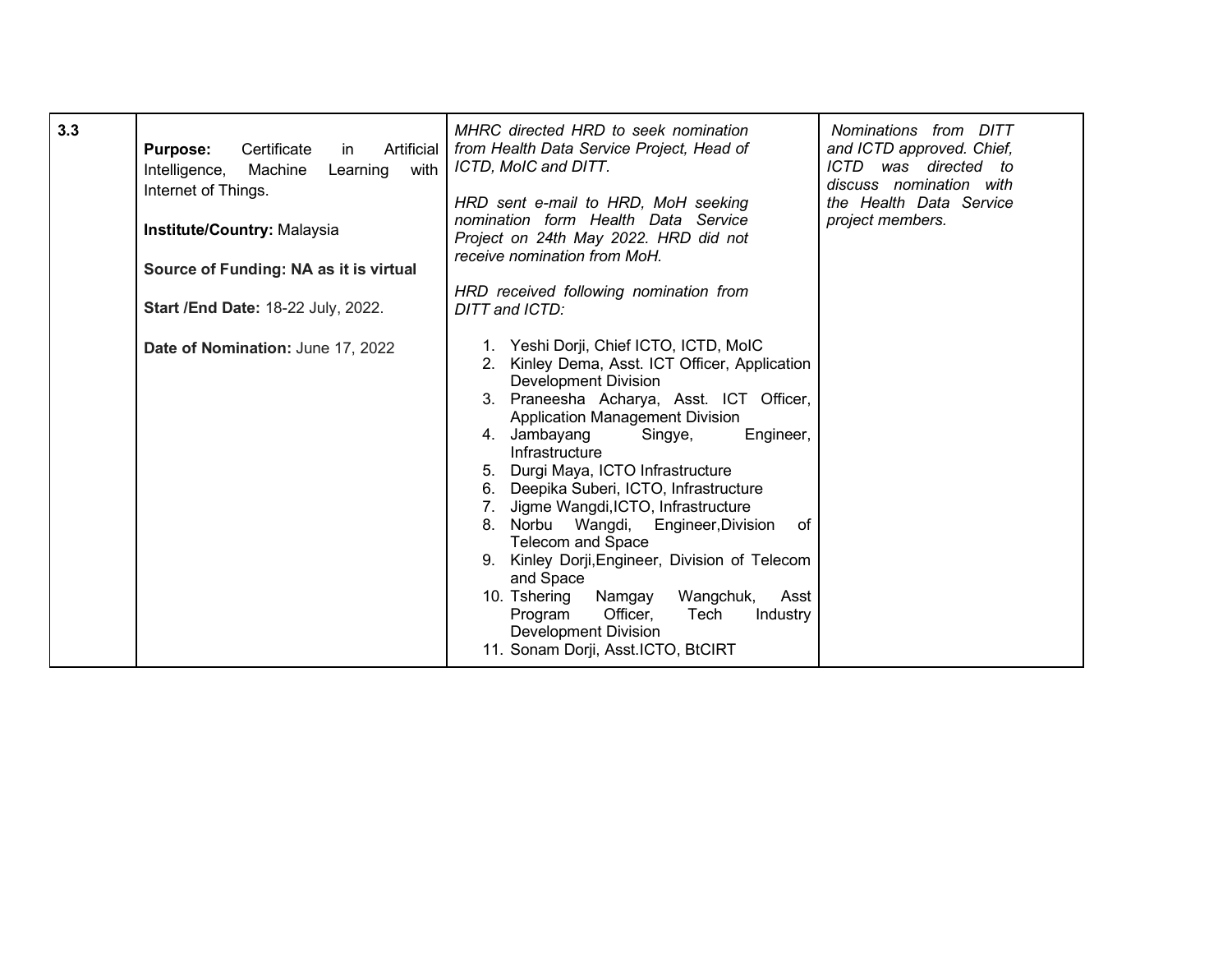| 3.4 |                                                                                           | MHRC directed DITT for nomination.                                                                                                                         | <b>Noted</b> |
|-----|-------------------------------------------------------------------------------------------|------------------------------------------------------------------------------------------------------------------------------------------------------------|--------------|
|     | Purpose: Twenty sixth Post Graduate<br>Course on Satellite Communication<br>(SATCOM)      | HRD was informed that DITT has sent e-<br>mail to the President of CST for<br>nomination. Upon receiving nomination<br>DITT will submit to HRD for further |              |
|     | Institute/Country: Indian Institute of<br>Remote Sensing, Dehradun, India.                | submission to MHRC.                                                                                                                                        |              |
|     | <b>Mode: Face to face</b>                                                                 | HRD was informed that DITT did not receive<br>nomination from CST.                                                                                         |              |
|     | Source of Funding: Source<br>not<br>confirmed-however, the total estimated<br>funding is: |                                                                                                                                                            |              |
|     | 1. Course fee: USD 6000                                                                   |                                                                                                                                                            |              |
|     | 2. Local Tours: USD 750                                                                   |                                                                                                                                                            |              |
|     | 3. Living expenses: USD 2000                                                              |                                                                                                                                                            |              |
|     | Start /End Date: Aug 1, 2022- April 30,<br>2023                                           |                                                                                                                                                            |              |
|     | Date of Nomination: May 30, 2022                                                          |                                                                                                                                                            |              |
|     | Start /End Date: Aug 1, 2022- April 30,<br>2023                                           |                                                                                                                                                            |              |
|     | Date of Nomination: May 30, 2022                                                          |                                                                                                                                                            |              |
|     |                                                                                           |                                                                                                                                                            |              |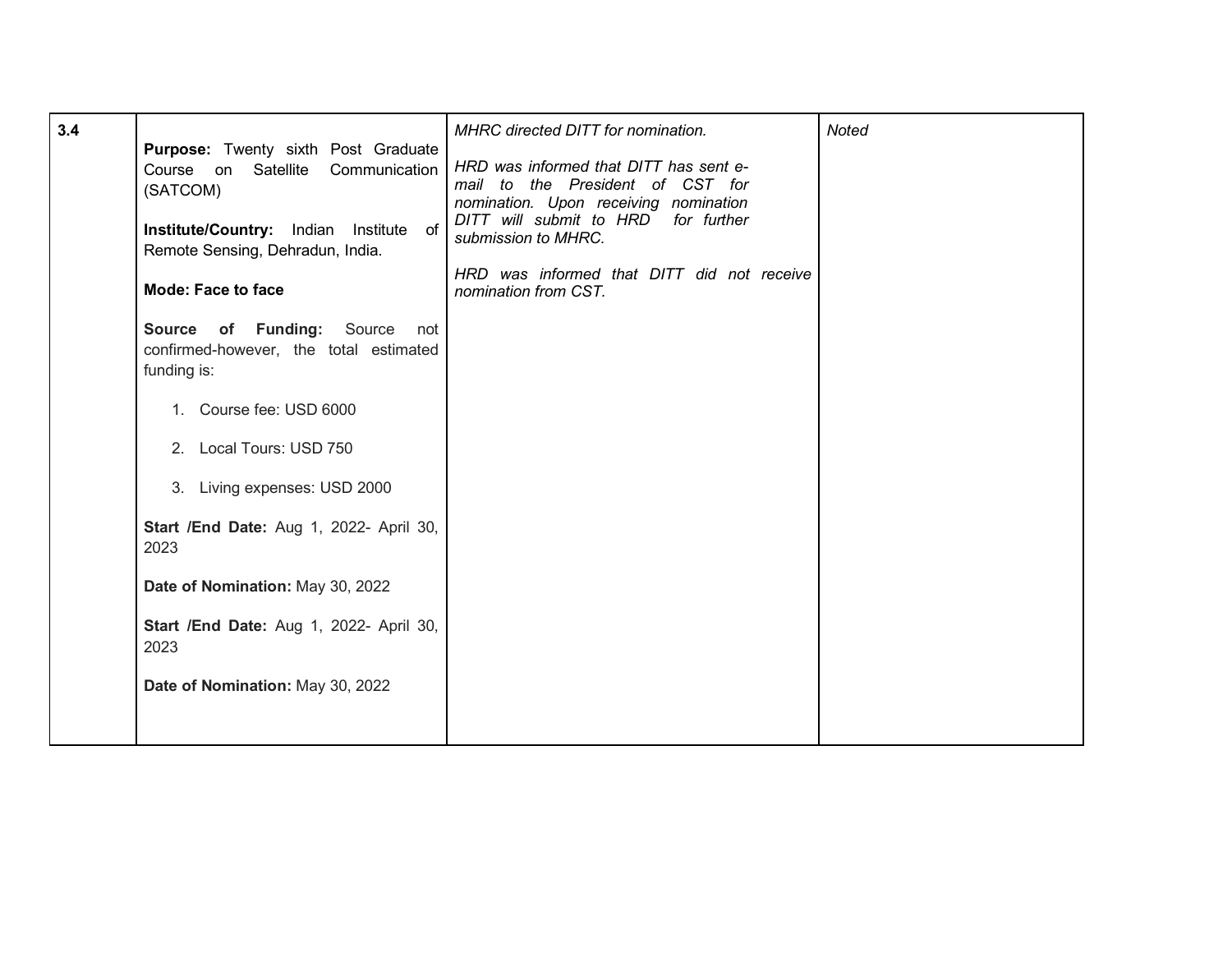| HRD was informed that DITT has shared the<br>secured.<br>on Global Navigation Satellite System<br>invitation to the Remote Sensing Working Group for<br>(GNSS)<br>nomination. Upon receiving the nomination, DITT<br>will submit to HRD for further submission to MHRC.<br>Institute/Country: Indian Institute<br>of<br>Remote Sensing, Dehradun, India.<br>HRD received the following nomination from DITT:<br><b>Mode: Face to face</b><br>1. Mr, Dorji Tshering, (EID: 202107918835)<br>Survey<br>Engineer,<br>National<br>Land<br><b>Commission Secretariat</b><br><b>Source of Funding:</b> Source<br>not<br>confirmed-however, the total estimated<br>funding is:<br>4. Course fee: USD 6000<br>5. Local Tours: USD 750<br>6. Living expenses: USD 2000<br><b>Start /End Date: Aug 1, 2022- April 30,</b><br>2023<br>Date of Nomination: May 30, 2022<br>Start /End Date: Aug 1, 2022- April 30,<br>2023<br>Date of Nomination: May 30, 2022 | 3.5 | Purpose: Fourth Post Graduate Course | MHRC directed DITT for nomination. | Approved in principle as<br>long as the funding is |
|----------------------------------------------------------------------------------------------------------------------------------------------------------------------------------------------------------------------------------------------------------------------------------------------------------------------------------------------------------------------------------------------------------------------------------------------------------------------------------------------------------------------------------------------------------------------------------------------------------------------------------------------------------------------------------------------------------------------------------------------------------------------------------------------------------------------------------------------------------------------------------------------------------------------------------------------------|-----|--------------------------------------|------------------------------------|----------------------------------------------------|
|----------------------------------------------------------------------------------------------------------------------------------------------------------------------------------------------------------------------------------------------------------------------------------------------------------------------------------------------------------------------------------------------------------------------------------------------------------------------------------------------------------------------------------------------------------------------------------------------------------------------------------------------------------------------------------------------------------------------------------------------------------------------------------------------------------------------------------------------------------------------------------------------------------------------------------------------------|-----|--------------------------------------|------------------------------------|----------------------------------------------------|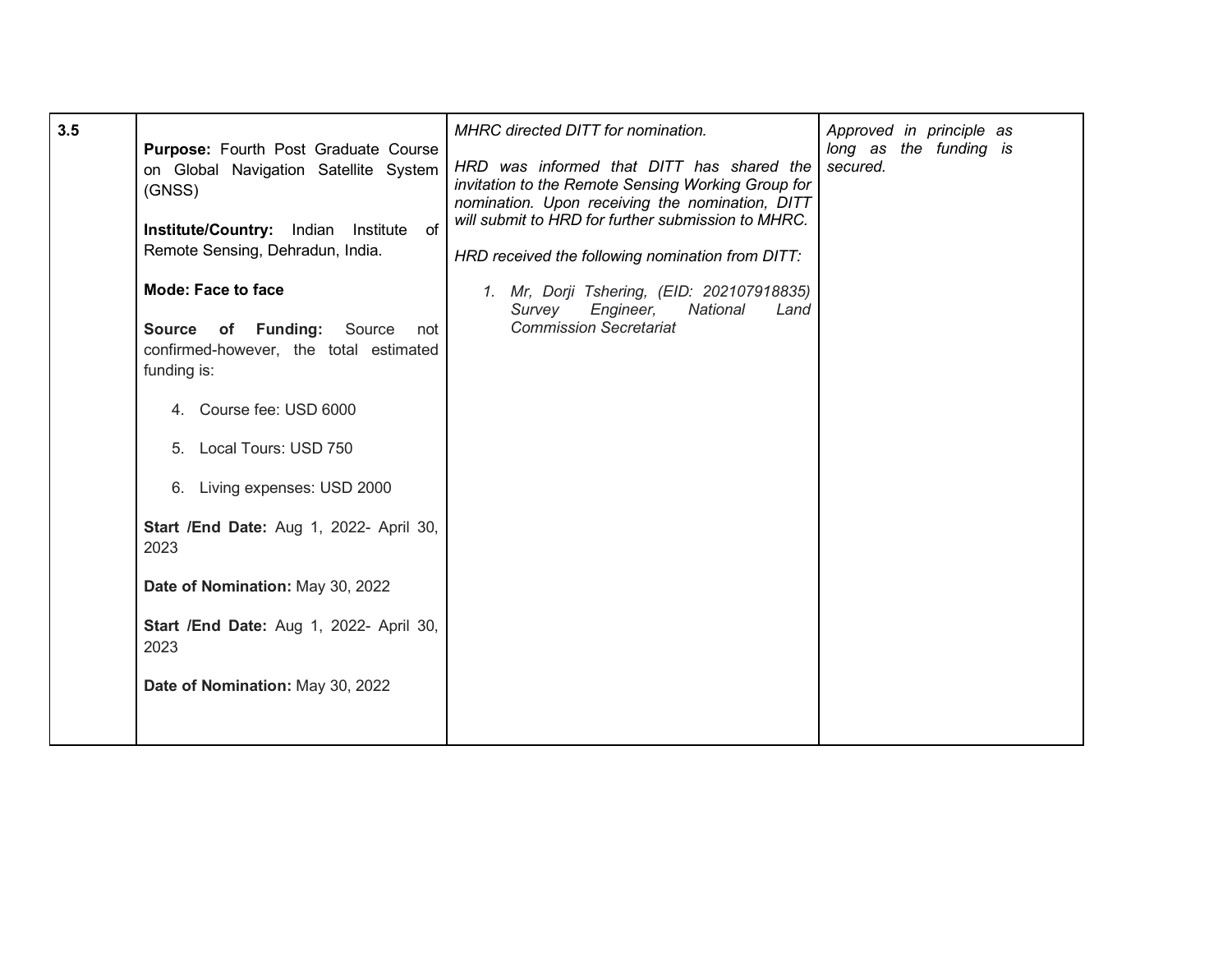| 3.6 | <b>Purpose:</b> Invitation (F) to the 4th Meeting                                                            | MHRC directed DITT and PPD to discuss<br>the nomination.                                                               | Approved. HRD for further<br>necessary action. |
|-----|--------------------------------------------------------------------------------------------------------------|------------------------------------------------------------------------------------------------------------------------|------------------------------------------------|
|     | of the APT Preparatory Group for PP-22<br><b>Institute/Country:</b><br>PP22-4),<br>(APT<br>Bangkok, Thailand | HRD received the following nomination<br>from DITT and PPD:                                                            |                                                |
|     | Source of Funding: NA as it is virtual                                                                       | 1. Mr. Karma Tenzin, Dy. Chief ICT Officer,<br>Infrastructure Division<br>2. Mr. Karma Jamyang, Dy. Chief ICT Officer, |                                                |
|     | Start / End Date: 1-5 August 2022,                                                                           | Division of Telecom and Space<br>3. Mr Thinley Dorji, Dy Chief Statistical<br>Officer, PPD                             |                                                |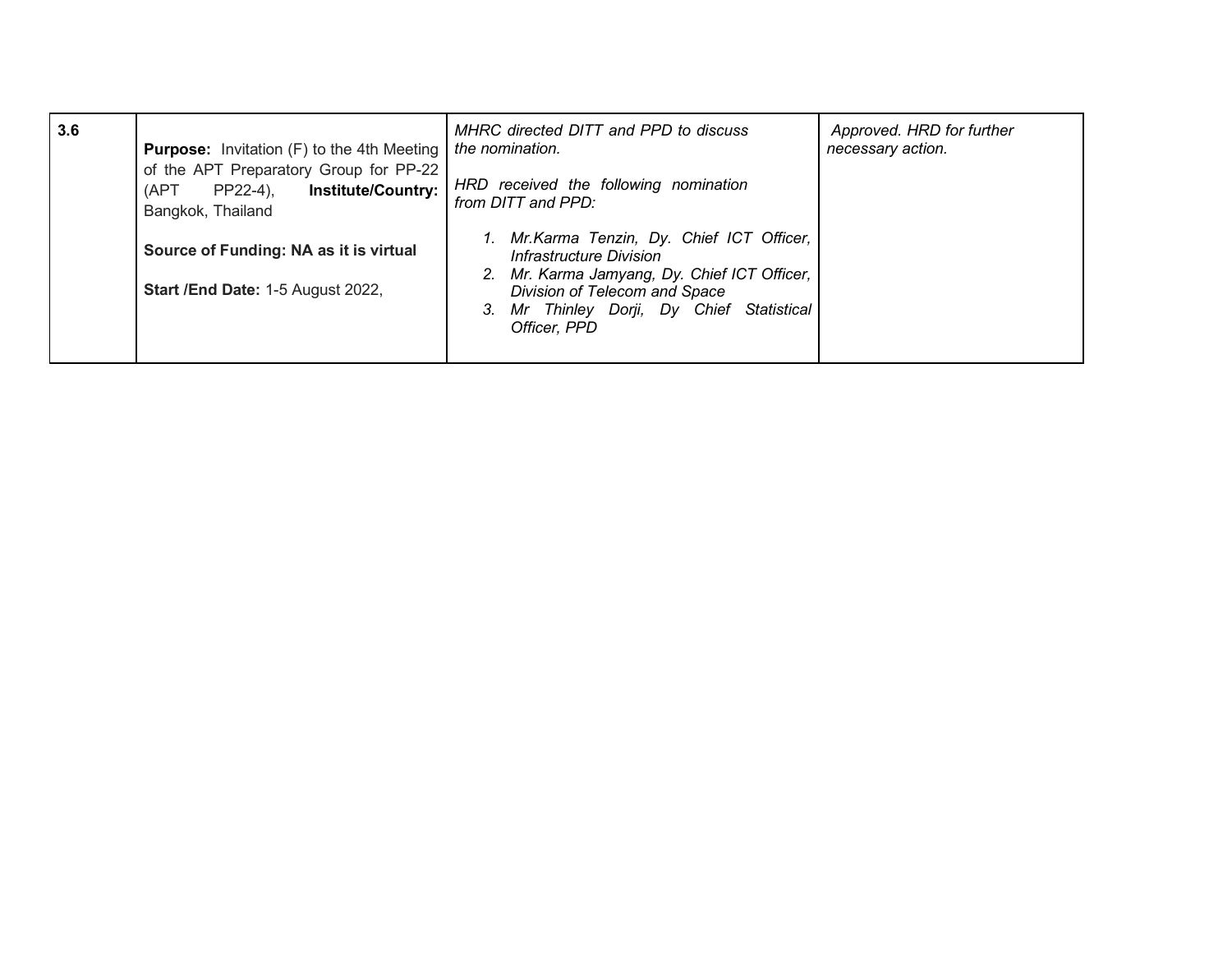| 3.7 | Purpose: High-Level Meeting on Global<br><b>Road Safety</b><br>United<br>Institute/Country:<br>Nation<br>Headquarter, New York<br>from organizers.<br>Start/End Date: 30th June to 1st July<br>2022<br><b>Nomination:</b><br>1. Hon'ble Secretary, MoIC<br>2. Ugyen Norbu, Offtg.Chief, TMD,<br>RSTA. | The 536th MHRC discussed that the Ministry<br>received an invitation from MFA<br>vide letter no:<br>MFA/MD/EDD/81/21 dated 12th January 2022 with<br>regard to the High Level Meeting (HLM) on Global<br><b>Source of Funding:</b> No funding support   Road Safety. The MFA has requested nomination<br>for this High level meeting. Phuntsho Wangdi,<br>Mechanical Engineer, RSTA has been nominated<br>as the focal point for matters concerning the HLM<br>on Global Road Safety.<br>The MHRC approved the nomination and directed<br>HRD for further necessary action.<br>Accordingly, HRD sent an email on 24th January<br>2022 confirming the nominations and seeking<br>clearance from MFA to attend the HLM. HRD<br>received clearance letter vide<br>no.MFA/MD/EDD/81/265 dated 26th May 2022<br>from MFA. The letter stated MFA has conveyed<br>Bhutan's confirmation of participation in the above<br>mentioned meeting to the organizers.<br>However, HRD recommends to seek approval from<br>RCSC and exploring funding source. | MHRC directed HRD<br>to<br><b>RCSC</b><br>write<br>to<br>for<br>clearance as well for. |
|-----|-------------------------------------------------------------------------------------------------------------------------------------------------------------------------------------------------------------------------------------------------------------------------------------------------------|-----------------------------------------------------------------------------------------------------------------------------------------------------------------------------------------------------------------------------------------------------------------------------------------------------------------------------------------------------------------------------------------------------------------------------------------------------------------------------------------------------------------------------------------------------------------------------------------------------------------------------------------------------------------------------------------------------------------------------------------------------------------------------------------------------------------------------------------------------------------------------------------------------------------------------------------------------------------------------------------------------------------------------------------------|----------------------------------------------------------------------------------------|
|-----|-------------------------------------------------------------------------------------------------------------------------------------------------------------------------------------------------------------------------------------------------------------------------------------------------------|-----------------------------------------------------------------------------------------------------------------------------------------------------------------------------------------------------------------------------------------------------------------------------------------------------------------------------------------------------------------------------------------------------------------------------------------------------------------------------------------------------------------------------------------------------------------------------------------------------------------------------------------------------------------------------------------------------------------------------------------------------------------------------------------------------------------------------------------------------------------------------------------------------------------------------------------------------------------------------------------------------------------------------------------------|----------------------------------------------------------------------------------------|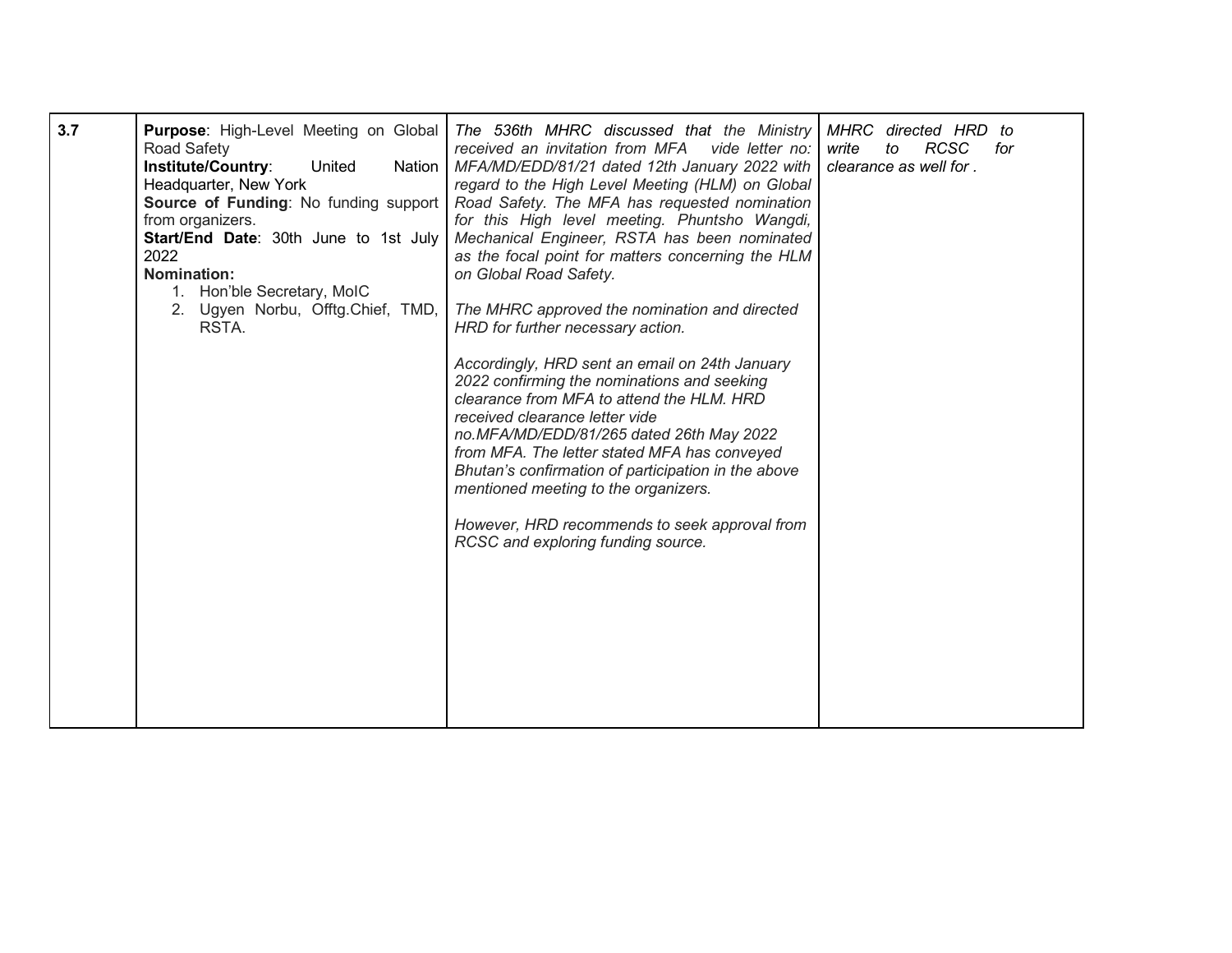| 3.8 | Request for security guard<br>cum sweeper at Base Office<br>Bumthang, Regional Office<br>Gelephu, RSTA                                                                                    | MHRC approved the request for<br>recruitment of security guard cum<br>sweeper at Base Office Bumthang,<br>Regional Office Gelephu, RSTA. HRD<br>and RSTA for further necessary action.<br>The vacancy announcement was made<br>on the Ministry's website dated 24th<br>May 2022.                                                                                                                                                                                                                                                         | Noted.                                               |
|-----|-------------------------------------------------------------------------------------------------------------------------------------------------------------------------------------------|------------------------------------------------------------------------------------------------------------------------------------------------------------------------------------------------------------------------------------------------------------------------------------------------------------------------------------------------------------------------------------------------------------------------------------------------------------------------------------------------------------------------------------------|------------------------------------------------------|
| 3.9 | Followup of 546 th MHRC<br>Qualification<br>Change<br>in<br>requirement of ICTO (Program<br>Coordinator) from Technical to<br>General under the Digital Drukyul<br>Flagship Program, DITT | MHRC endorsed the change in qualification<br>requirement of Program coordinator from<br>Technical to General graduate for further<br>submission to RCSC for approval.<br>Proposal submitted to HRMD, RCSC via letter<br>no. MoIC/HRD-09/2022/600 dated 25th April<br>2022.<br><b>RCSC</b><br>The<br>vide<br>letter<br>no.<br>RCSC/HRMD/7/2022/4452 dated 24th<br>May 2022, has requested the Ministry to<br>open up the position for lateral transfer<br>or transfer from existing ICTOs under<br>Thimphu who are eligible for transfer. | Noted. HRD and DITT for<br>further necessary action. |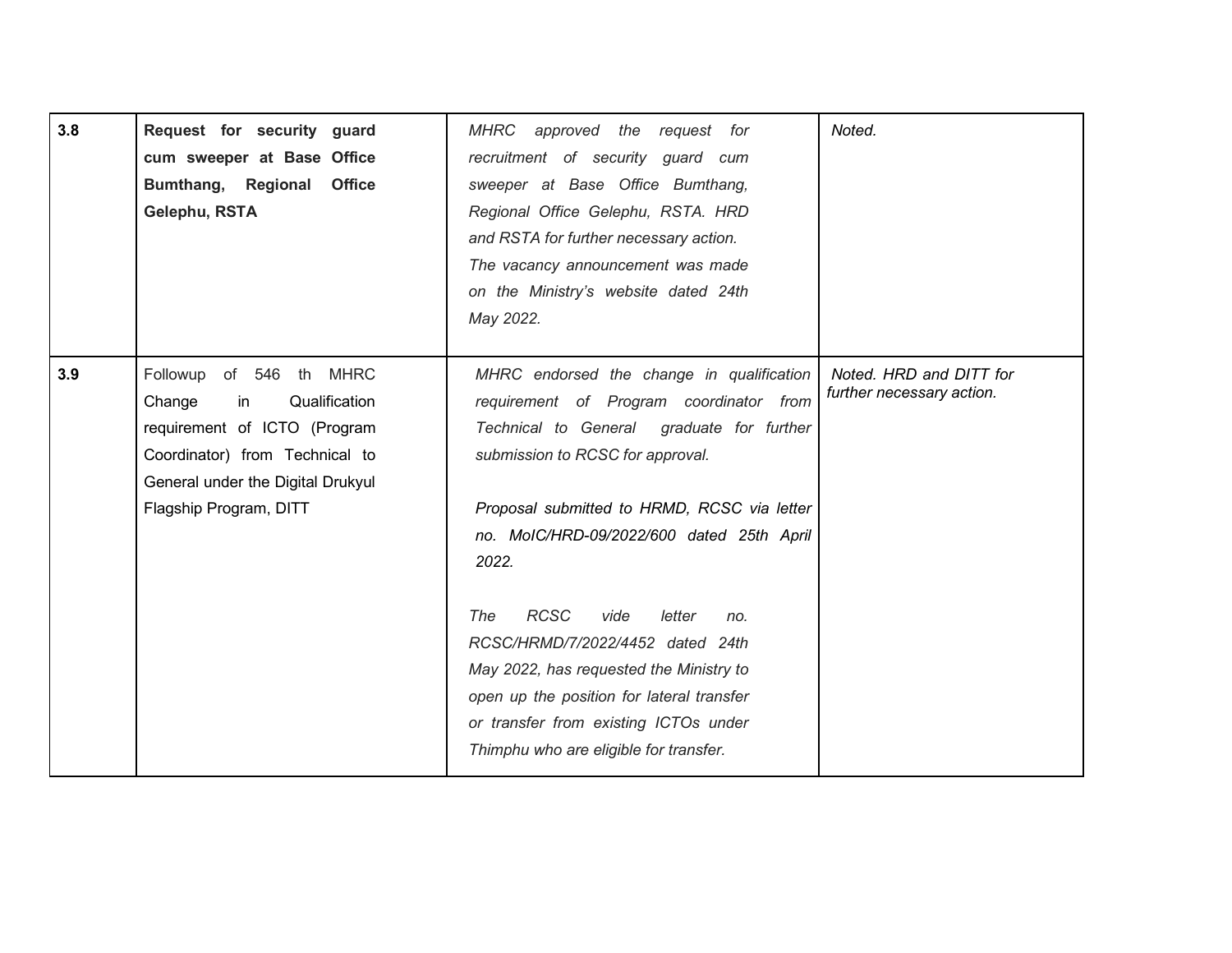| 3.10 | Training<br>Result-based<br><b>Purpose:</b><br>on<br>Management (RBM)<br><b>Institute/Country:</b><br>Institute<br>for<br>Management Studies Ltd. (IMSL)/ In-<br>Country | 550th MHRC held on 16th May, 2022 approved<br>officials undergo<br>Result-Based<br>6<br>DoIM<br>Management (RBM) training at IMS under<br>funding support from overall savings of the<br>Department budget. | Noted |
|------|--------------------------------------------------------------------------------------------------------------------------------------------------------------------------|-------------------------------------------------------------------------------------------------------------------------------------------------------------------------------------------------------------|-------|
|      | Source of Funding: DolM overall Savings<br>(RGoB)<br>Start /End Date: Tentatively 30 <sup>th</sup> May to<br>$3rd$ June, 2022 (5 days).                                  | However, the training could not be undertaken<br>since the budget from Media and Information<br>Literacy (MIL) program to RBM training could<br>not be re-appropriated as per the financial<br>norms.       |       |

## **Agenda 4: Short Term Trainings/ Invitations**

| SI No. | Agenda: | <b>Background/Objectives</b> | <b>MHRC</b><br>directives | further |
|--------|---------|------------------------------|---------------------------|---------|
|        |         |                              |                           |         |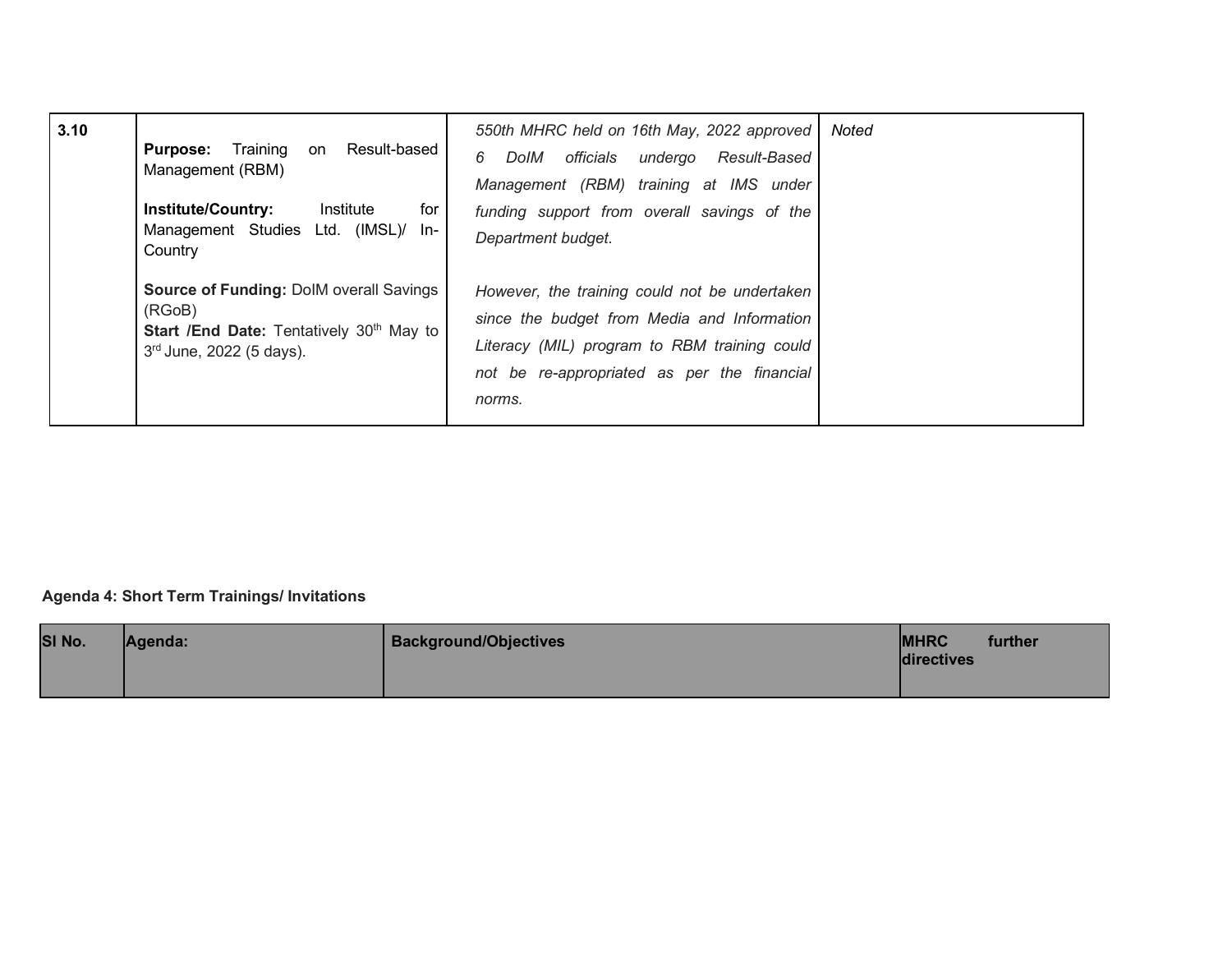| 4.1 | Purpose: Eight National Climate<br>Outlook Forum (NCOF-8)                                                                                                      | RSTA forwarded letter received from NCHM Director to HRD seeking<br>online approval from MHRC members on 25 <sup>th</sup> May 2022.<br>The objectives of the NCOF 8 Workshops are as follows: | Endorsed. |
|-----|----------------------------------------------------------------------------------------------------------------------------------------------------------------|-----------------------------------------------------------------------------------------------------------------------------------------------------------------------------------------------|-----------|
|     | <b>Institute/Country:</b><br>Punakha,<br><b>Bhutan</b>                                                                                                         | Sharing seasonal climate information and the monsoon<br>1 <sub>1</sub><br>outlook for 2022.<br>Stakeholder consultation of the Hydro-Met policy<br>2.                                         |           |
|     | <b>Mode: Physical</b><br>Source of Funding: GCF Project,<br><b>NCHM</b>                                                                                        | GCF project awareness and engagement of stakeholders<br>3.<br>and communities<br>Drought monitoring-Introduction and stakeholder users<br>4.<br>feedback.                                     |           |
|     | Stt ar/End Date: May 27, 2022                                                                                                                                  | Online approval sought on 25th May 2022, and accorded approval by<br>MHRC members.                                                                                                            |           |
|     | <b>Nomination:</b>                                                                                                                                             |                                                                                                                                                                                               |           |
|     | Mr. Ugyen Dorji, Transport<br>Officer,<br>Transport<br>Division,<br>Management<br><b>Head Office</b><br>2.<br>Sonam<br>Ms.<br>Zangmo,<br>ARTO, Thimphu Region. |                                                                                                                                                                                               |           |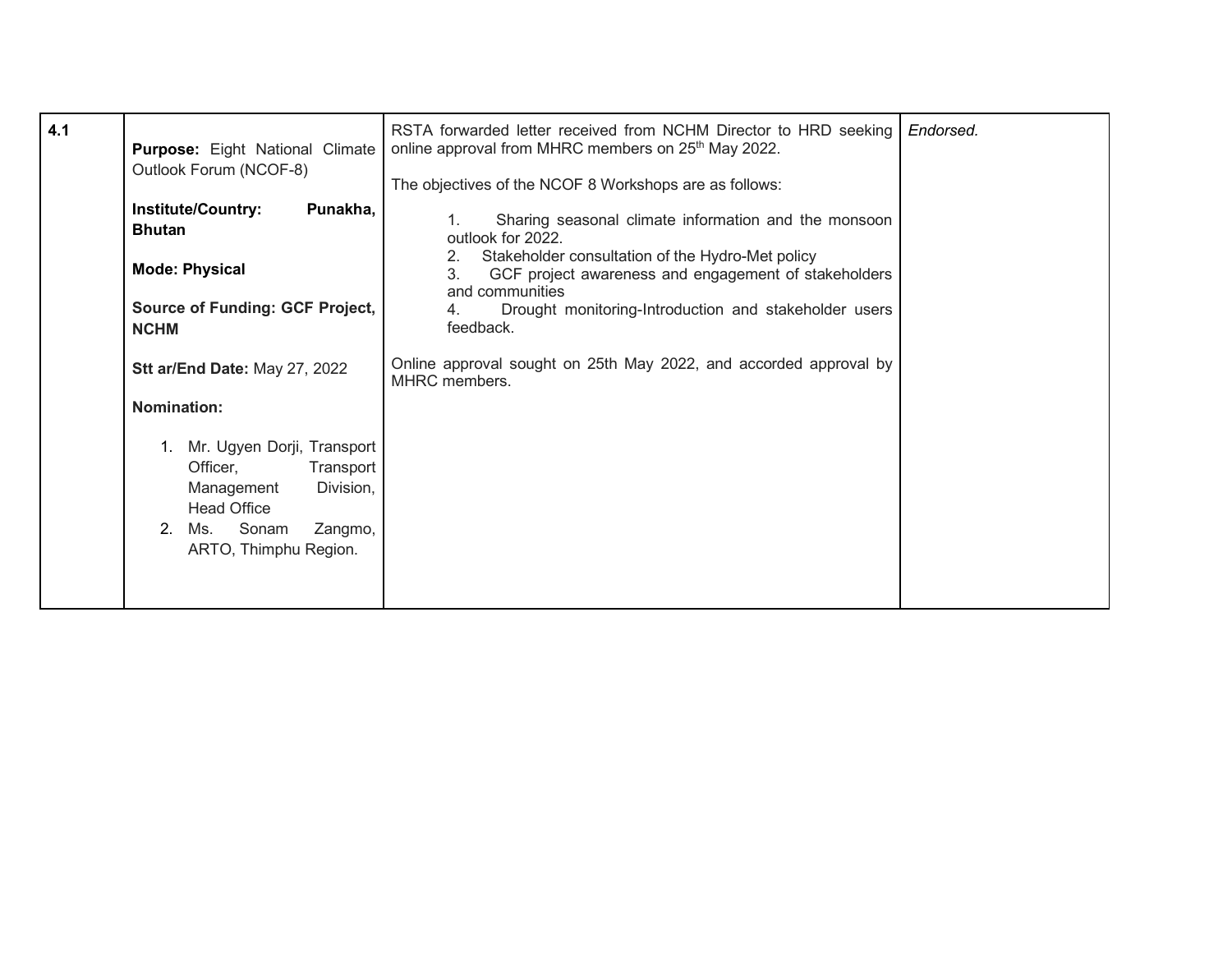| 4.2 | <b>Purpose:</b> "Security Screener &<br>Certification training" (2nd Batch)<br>Institute/Country: Paro, Bhutan<br><b>Mode: Physical</b><br>Source of Funding: DoAT in-<br>country budget (RGoB)<br>Start/End Date: 1-11 June 2022 | <b>Background</b><br>The Aviation Security Section has completed the Screeners Certification<br>for 25 Operators from the three domestic airports and is requesting for<br>training on the same for two additional officials of Bumthang Domestic<br>Airport due to the arrival of an additional X-ray machine.<br>A note sheet vide no. DoAT/ASD/AVSEC/2021-2022/834 dated 25th<br>May, 2022 was put up to the DG, DoAT and was approved.<br>The training for the earlier 25 operators was approved during the 547th<br>MHRC Meeting held on 25 April, 2022, however, the current approval is | Approved. |
|-----|-----------------------------------------------------------------------------------------------------------------------------------------------------------------------------------------------------------------------------------|------------------------------------------------------------------------------------------------------------------------------------------------------------------------------------------------------------------------------------------------------------------------------------------------------------------------------------------------------------------------------------------------------------------------------------------------------------------------------------------------------------------------------------------------------------------------------------------------|-----------|
|     | <b>Nomination: DoAT</b><br>Mr. Ugyen Chophel<br>(EID<br>1.<br>20120100397) Security Asst                                                                                                                                          | being sought for two additional slots for the nominated officials. The<br>nomination of the two officials are approved by the 51st DHRC of DoAT<br>held on 19 April, 2022.<br><b>Objectives:</b>                                                                                                                                                                                                                                                                                                                                                                                               |           |
|     | 2.<br>Mr. Sonam Phuntsho<br>(EID<br>20120100395) Security Asst                                                                                                                                                                    | The training is being carried out mandatorily in compliance with<br>NCASTP 9.1 and 9.2 to validate the Screeners' competency in the<br>knowledge and skills required to perform the job effectively.<br>Training details<br>1. Basic Aviation Screener course- Conducted virtually<br>2. On-Job-Training- 40 hours (5 days)<br>3. CBT Training- 20 hours (4 days)<br>Theory Exam-1 day<br>4.                                                                                                                                                                                                   |           |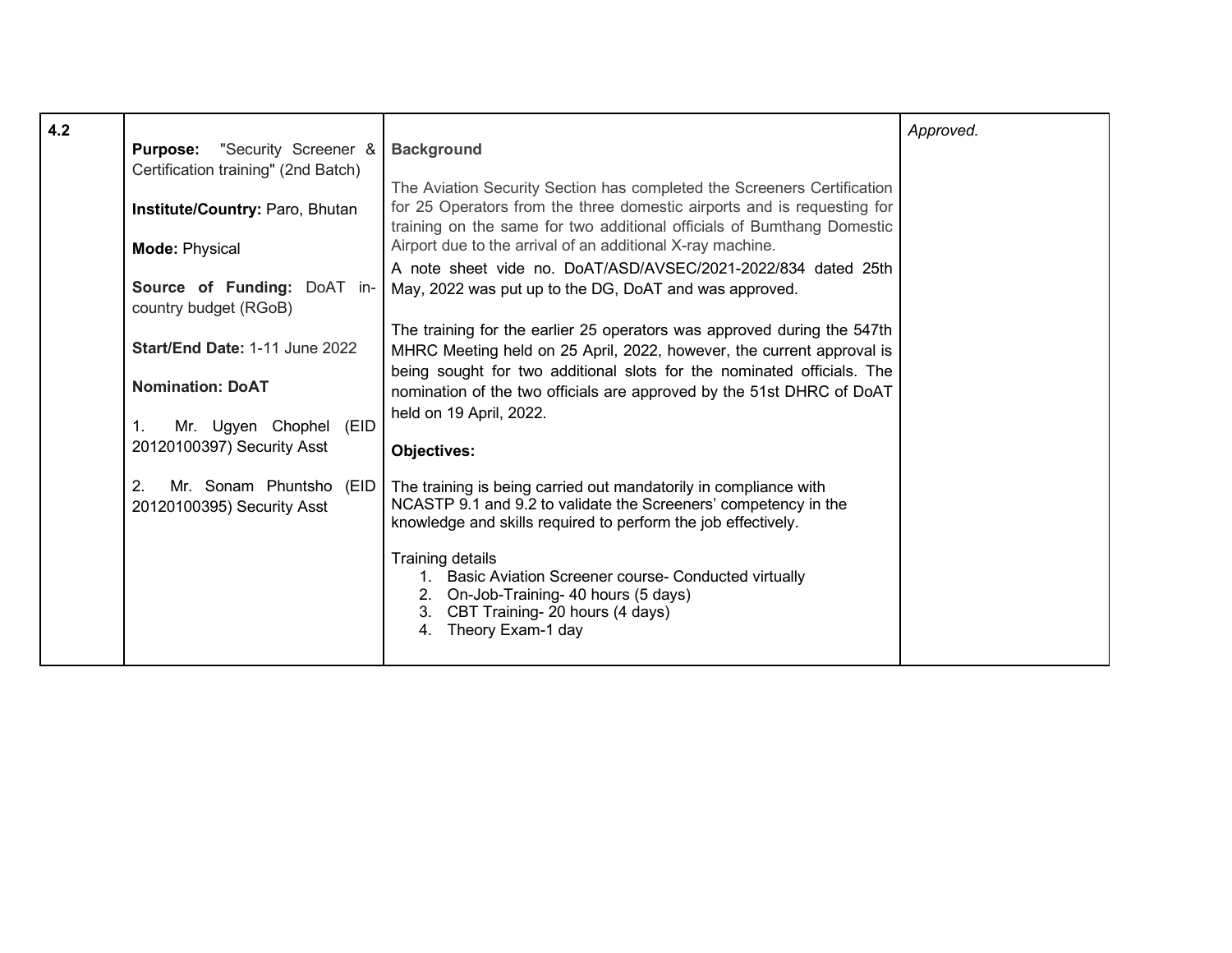| 4.3 | Joint<br>Satellite<br><b>Purpose:</b><br>development India- Bhutan Second<br>Phase | The Digipeater payload, fabrication and testing of the Qualification and<br>Flight Models of the Digipeater has been completed during the last<br>training session from November 2021 to February 2022. The next phase<br>of training for the Bhutanese engineers is scheduled to begin in mid-<br>June 2022. During this phase, the engineers will get involved in Payload                                                                                                                         | Approved. |
|-----|------------------------------------------------------------------------------------|-----------------------------------------------------------------------------------------------------------------------------------------------------------------------------------------------------------------------------------------------------------------------------------------------------------------------------------------------------------------------------------------------------------------------------------------------------------------------------------------------------|-----------|
|     | <b>Link to detailed information</b>                                                | integration, Spacecraft level assembly integration and testing activities.<br>This phase may extend till mid-August 2022 depending upon the<br>performance of different systems during the tests.<br>In this regard, the participants are expected to reach the UR Rao<br>Satellite Centre, Bengaluru by June 13, 2022. The participants involved<br>are:<br>Cheki Dorji, Dy. Ex Engineer, DoTS<br>Kiran Kumar Pradhan, Dy. Ex Engineer, DoTS<br>2.<br>3. Karma Yuden Dorjee, Sr. ICT Officer, DOTS |           |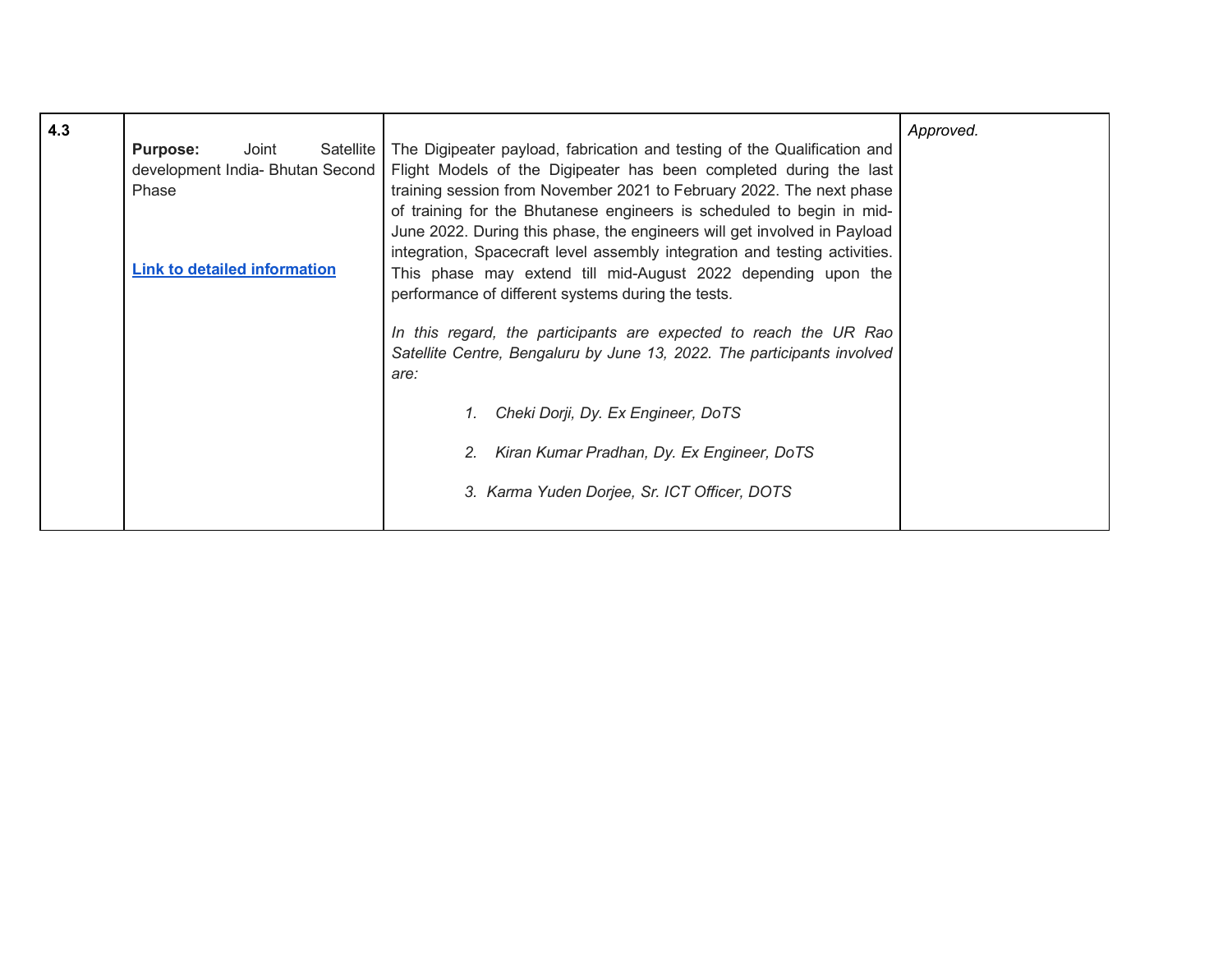| 4.4 |                                     |                                                                                                      | Approved. |
|-----|-------------------------------------|------------------------------------------------------------------------------------------------------|-----------|
|     |                                     | <b>Purpose:</b> 2nd batch of Network The DITT is organizing second batch training on Network Design, |           |
|     | Design,<br>Maintenance<br>and       | Development, Management and Maintenance. Target group is ICT                                         |           |
|     | Management Training for ICTTA       | Technical associates of the government sector under the Network                                      |           |
|     |                                     | Engineers and Infrastructure technical support specialization group as                               |           |
|     | <b>Institute/Country:</b><br>Athang | per DITT's parenting framework. The program is designed to provide                                   |           |
|     | Training Academy Ltd. Babena,       | hands-on training with real network equipment that will equip participants                           |           |
|     | Thimphu                             | with skills to design, develop, manage and maintain network                                          |           |
|     |                                     | infrastructure in their working agencies. The main objective of the                                  |           |
|     | <b>Mode: Physical</b>               | training programme is to develop skills of ICT personnel across the                                  |           |
|     |                                     | government agencies to diagnose network issues at an advanced level                                  |           |
|     | <b>Source of Funding:</b>           | and also to design network structure for their Offices.                                              |           |
|     | St art/End Date: 30th May to 12th   |                                                                                                      |           |
|     | June 2022                           |                                                                                                      |           |
|     |                                     |                                                                                                      |           |
|     | <b>Nomination: DITT</b>             |                                                                                                      |           |
|     | <b>Nomination List</b>              |                                                                                                      |           |
|     |                                     |                                                                                                      |           |
|     |                                     |                                                                                                      |           |
|     |                                     |                                                                                                      |           |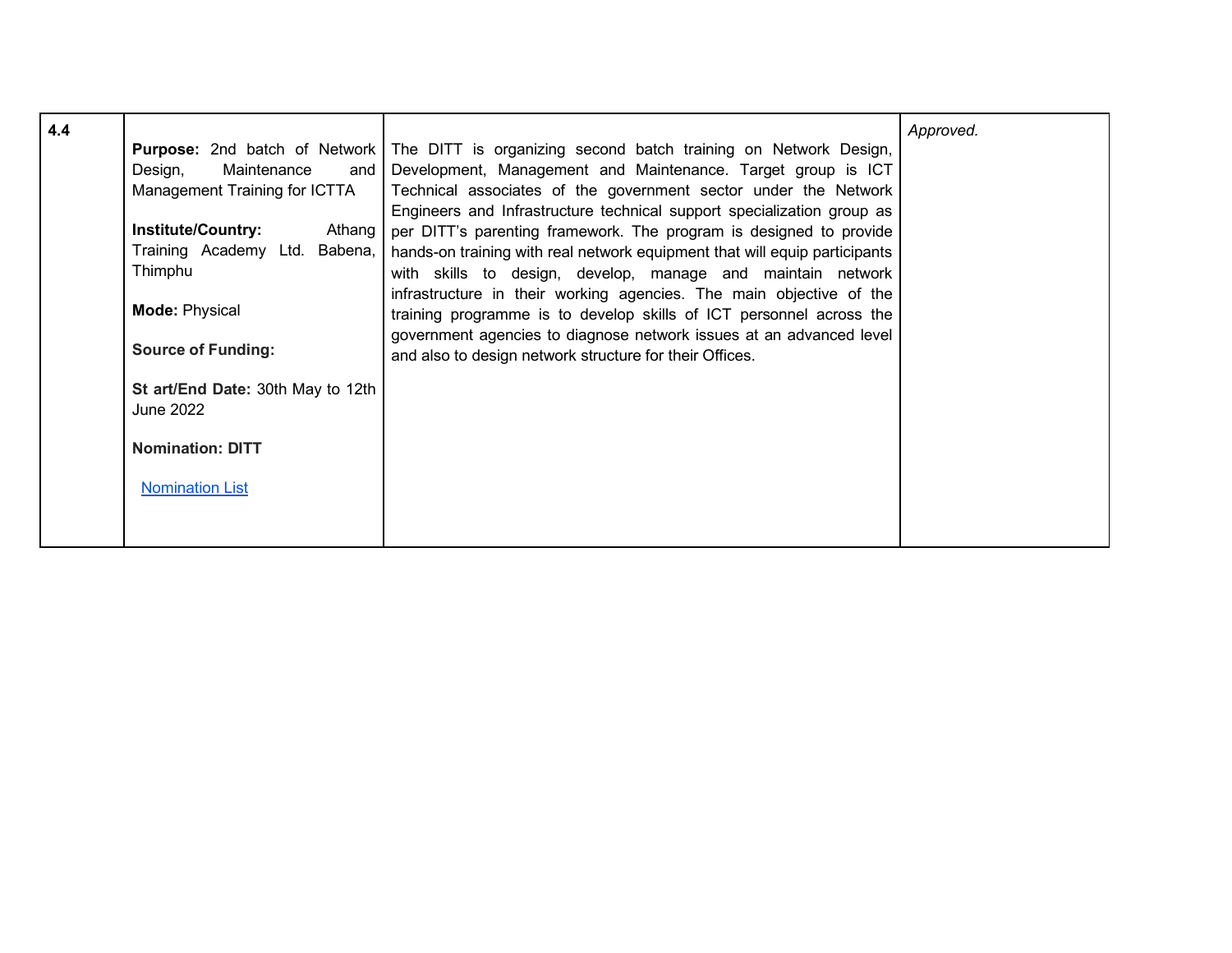| 4.5 | National Report on stockholm+50<br><b>Institute/Country: Punakha</b><br><b>Mode: Physical</b><br>Source of Funding: Organizer<br>(NEC) | <b>Purpose:</b> Workshop on draft The National Environment Commission Secretariat (NECS) as a lead<br>coordinator for the Stockholm+50 event sent an invitation to RSTA. In<br>turn, RSTA via e-mail forwarded to HRD to seek online approval from<br>MHRC members to attend the workshop in Punakha from 27-28th May<br>2022. Since the focal officer for the NEC is occupied with 4th PPCC,<br>Mrs. Pema Lhamo, Transport Officer is nominated to attend the<br>workshop by the Department of RSTA.<br>HRD sought online approval dated 26th May 2022. | Endorsed. |
|-----|----------------------------------------------------------------------------------------------------------------------------------------|----------------------------------------------------------------------------------------------------------------------------------------------------------------------------------------------------------------------------------------------------------------------------------------------------------------------------------------------------------------------------------------------------------------------------------------------------------------------------------------------------------------------------------------------------------|-----------|
|     | <b>Start/End Date: 27-28/05/22</b><br><b>Nomination:RSTA</b>                                                                           |                                                                                                                                                                                                                                                                                                                                                                                                                                                                                                                                                          |           |
|     | 1. Mrs.<br>Pema<br>Lhamo.<br><b>Transport Officer</b>                                                                                  |                                                                                                                                                                                                                                                                                                                                                                                                                                                                                                                                                          |           |